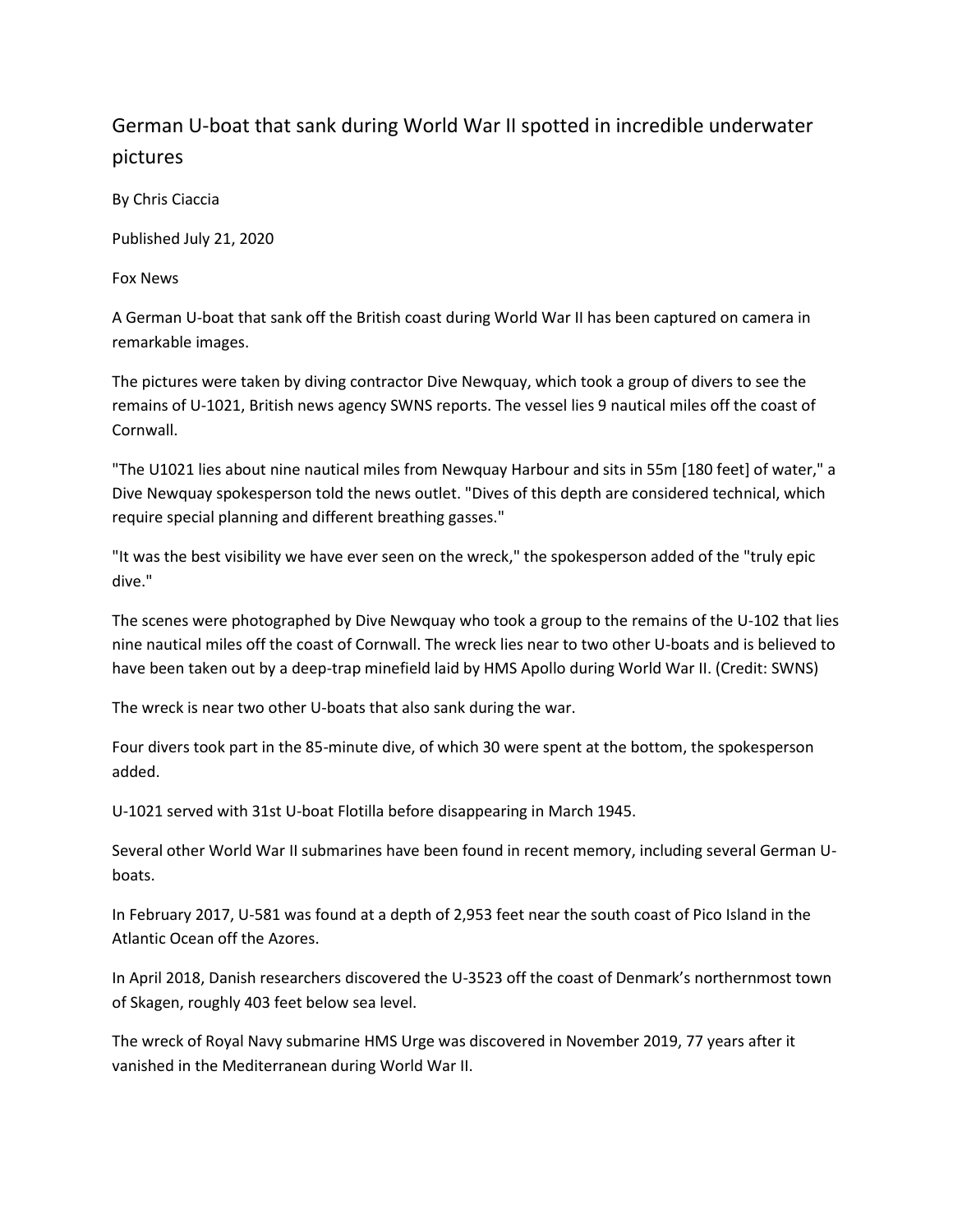In July 2019 divers discovered the wreck of one of the last U.S. Navy warships sunk by a German submarine during World War II, patrol boat USS Eagle PE-56, a few miles off the coast of Maine.

Fox News' Benjamin Brown and James Rogers contributed to this story.



These stunning underwater pictures show the wreckage of a German submarine that was sunk during the Second World War. (Credit: SWNS)